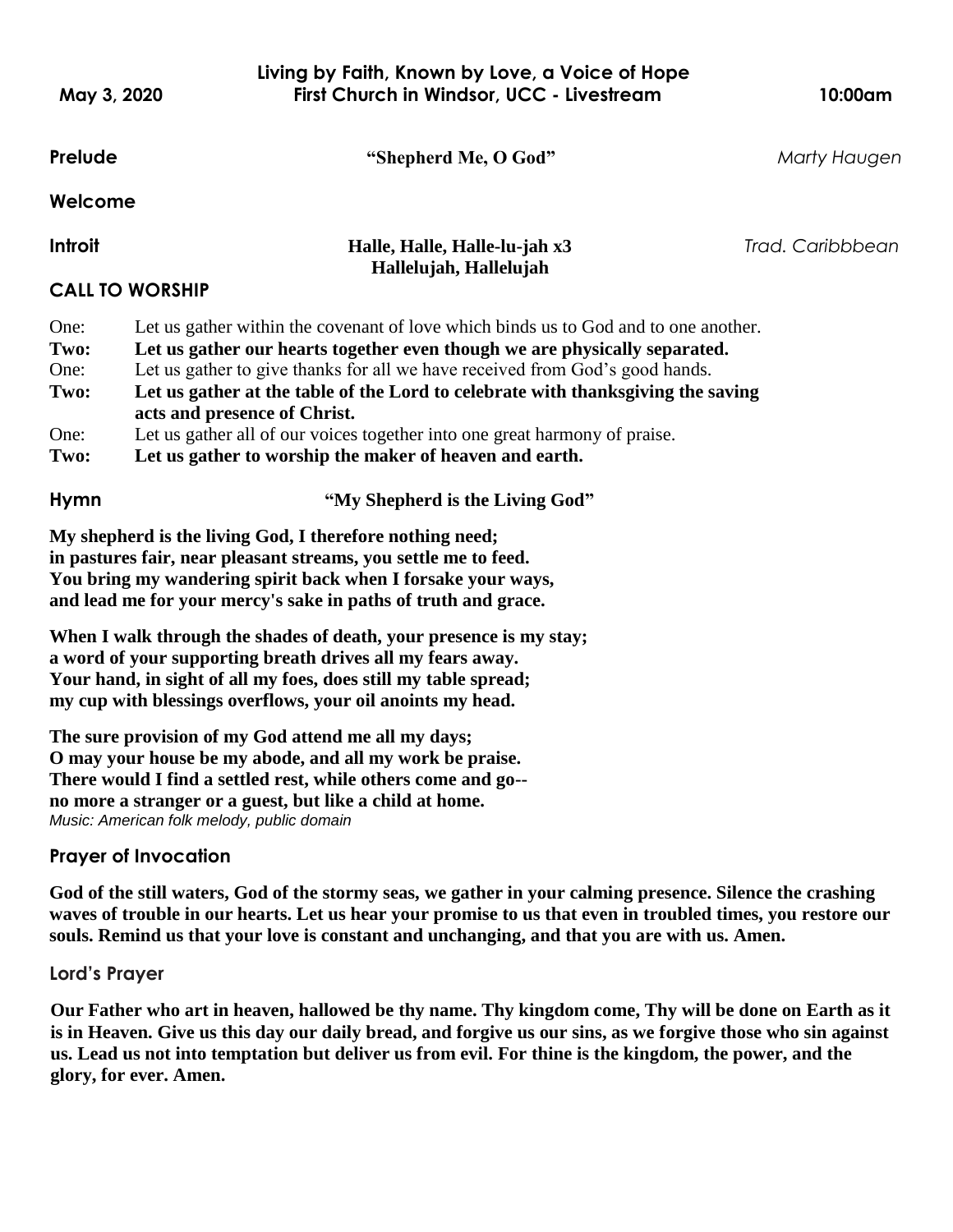**Morning Prayer**

 Silent Prayer Prayers of the People

# **Prayer Response "Amazing Grace"**

 **Amazing Grace, how sweet the sound, that saved a wretch like me. I once was lost but now am found. Was blind but now I see.**

# **Scripture Psalm 23**

| The LORD is my shepherd; I shall not want.<br>He maketh me to lie down in green pastures:<br>He leadeth me beside the still waters.<br>He restoreth my soul:<br>I will fear no evil:<br>For thou art with me;<br>Thy rod and thy staff they comfort me. | He leadeth me in the paths of righteousness for his name's sake.<br>Yea, though I walk through the valley of the shadow of death,                                                                                                                                                 |                        |
|---------------------------------------------------------------------------------------------------------------------------------------------------------------------------------------------------------------------------------------------------------|-----------------------------------------------------------------------------------------------------------------------------------------------------------------------------------------------------------------------------------------------------------------------------------|------------------------|
| Thou anointest my head with oil;                                                                                                                                                                                                                        | Thou preparest a table before me in the presence of mine enemies:                                                                                                                                                                                                                 |                        |
| My cup runneth over.                                                                                                                                                                                                                                    |                                                                                                                                                                                                                                                                                   |                        |
|                                                                                                                                                                                                                                                         | Surely goodness and mercy shall follow me all the days of my life:<br>and I will dwell in the house of the LORD forever. Amen.                                                                                                                                                    |                        |
| Sermon                                                                                                                                                                                                                                                  | "Thou Art With Me"                                                                                                                                                                                                                                                                | <b>Pastor Adrienne</b> |
| Hymn                                                                                                                                                                                                                                                    | "All Who Hunger, Gather Gladly"                                                                                                                                                                                                                                                   | <b>Bob Moore</b>       |
|                                                                                                                                                                                                                                                         | All who hunger, gather gladly; holy manna is our bread.<br>Come from wilderness and wand'ring. Here, in truth, we will be fed.<br>You that yearn for days of fullness, all around us is our food.<br>Taste and see the grace eternal. Taste and see that God is good.             |                        |
|                                                                                                                                                                                                                                                         | All who hunger, never strangers, seeker, be a welcome guest.<br>Come from restlessness and roaming. Here, in joy, we keep the feast.<br>We, that once were lost and scattered in communion's love have stood.<br>Taste and see the grace eternal. Taste and see that God is good. |                        |
|                                                                                                                                                                                                                                                         | All who hunger, sing together; Jesus Christ is living bread.<br>Come from loneliness and longing. Here, in peace, we have been led.<br>Blest are those who from this table live their lives in gratitude.<br>Taste and see the grace eternal. Taste and see that God is good.     |                        |

**Sacrament of Holy Communion**

*Words: Sylvia G. Dunstan c. 1991 GIA Publications, Inc.Tune: public domain*

*Accompaniment: Kelly Dobbs Mickus c. 2003 GIA Publications, Inc. Reprinted under OneLicense.net A-725621*

# **Words of Remembering**

**Prayer of Consecration**